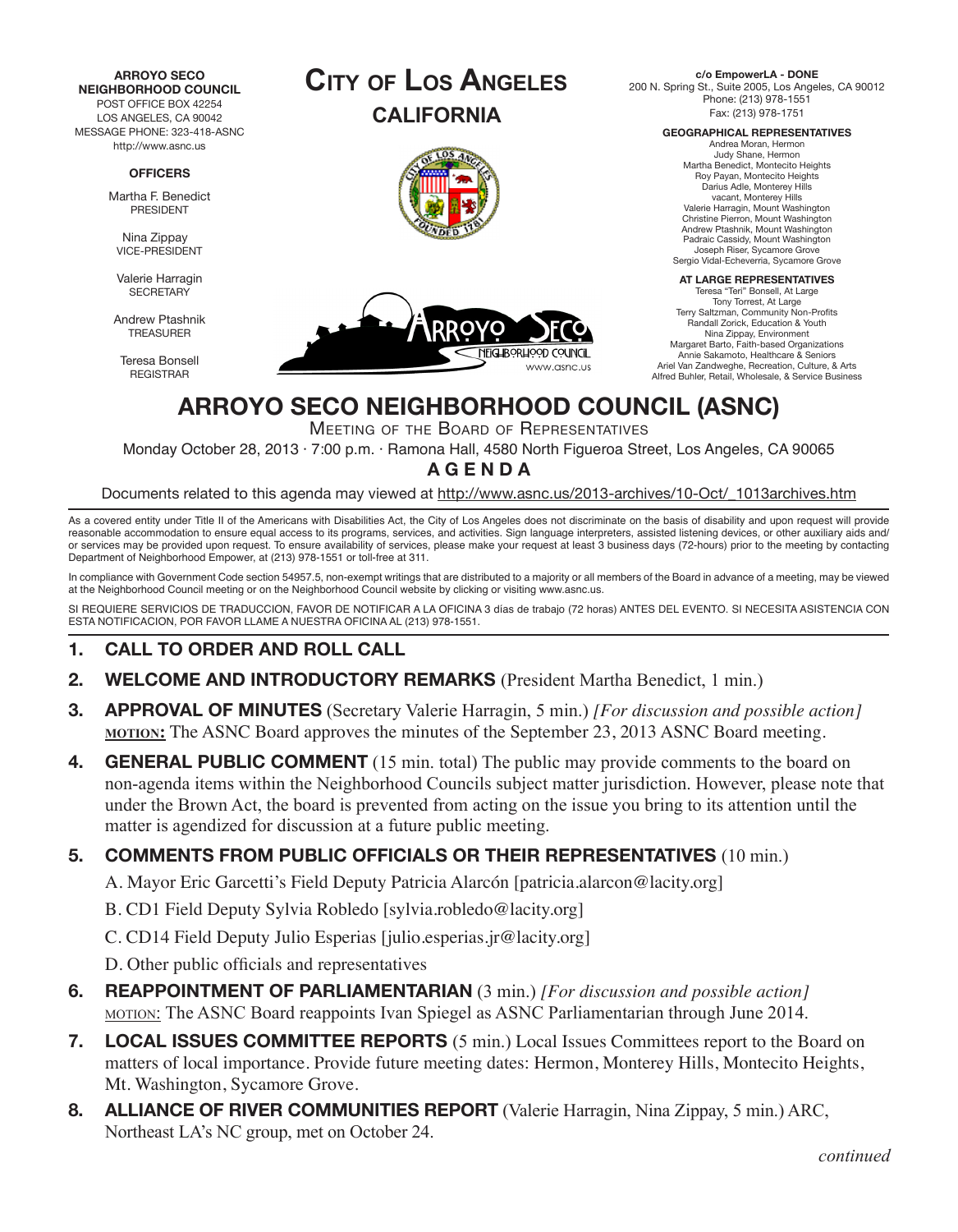#### **ARROYO SECO NEIGHBORHOOD COUNCIL (ASNC) Board of Representatives Agenda, Page 2 OCTOBER 28, 2013 • RAMONA HALL COMMUNITY CENTER**

**9. RULES & ELECTIONS COMMITTEE REPORT** (Nina Zippay, 5 min.) The Rules & Election Committee has compiled the most recent version of the Standing Rules and posted it on the asnc.us web site.

## **OLD BUSINESS** *[For discussion and possible action]*

# **10. CITY COUNCIL 60-DAY ADVANCE NOTICE TO NCs**

**motion:** The ASNC shall send a letter to the City Council and the Mayor requesting that notification of all "important" issues should be sent to the Neighborhood Councils 60 days prior to their first hearing so that the NCs may have time to reach out to their stakeholders and take a position. This should be done through the Early Notification System or other expeditious means.

## **NEW BUSINESS** *[For discussion and possible action]*

**11. NC REPRESENTATIVE SPEAKERS AT CITY COUNCIL** (Martha Benedict for LANCC, 5 min.) **motion:** The ASNC shall send a letter to the President of the City Council requesting that the City Council and all of its committees shall allow a five-minute public comment period to all speakers that are officially representing a position of their Neighborhood Council and who have previously filed a Community Impact Statement on a specific agenda item. This NC Comment Period should be separate from and prior to Public Comment from non-Neighborhood Council speakers.

## **12. TREASURER'S REPORT** (5 min.)

**MOTION:** ASNC Board approves Monthly Expenditure Report and Purchase Card statement (see attached).

**A. LIGHTING FOR STORAGE SPACE** (Outreach Committee)

**motion:** ASNC approves the expenditure of up to \$50 to purchase an LED lantern to be used and kept in the ASNC's storage space.

- **B. OLD LA FARMERS MARKET HALLOWEEN EVENT SUPPORT** (Outreach Committee) **motion:** ASNC approves the expenditure of up to \$50 in support of the October 29th Old LA Farmers Market Halloween event.
- **C. ASNC BUSINESS CARDS** (Outreach Committee) **motion:** ASNC approves the expenditure up to \$234.20 for City-printed business cards for new Board members and new officers at \$21.30 for 200 cards each.
- **13. CIS SUPPORTING CF 12-0785 URBAN BEEKEEPING** (Nina Zippay, Environment rep, 5 min.) **MOTION:** ASNC will submit the following Community Impact Statement: ASNC supports legalization of urban beekeeping within R1 districts in Los Angeles and encourages the City to initiate an ordinance to allow residents to raise their own honeybees, a practice which boosts struggling honeybee populations and ensures local food security. ASNC also strongly urges the City Council to improve Bee Rescue policy which, when feasible, supports live bee removal on city and public property within Los Angeles. (435 characters)
- **14. CIS SUPPORTING U.S. ARMY CORPS L.A. RIVER ALT. 20** (Nina Zippay, Environment rep, 5 min.) **<u>MOTION:</u>** ASNC will submit the following Community Impact Statement: Alternative 20 is the only truly robust ecosystem restoration plan providing four times more jobs than the Corps-preferred alternative. It addresses historic injustices caused by channelization in the way it improves habitat connections, increases seasonal riparian flow regimes, creates new access to open spaces for enhanced public health, local economies, and quality of life, including the communities of the Arroyo Seco Neighborhood Council. (447 characters)
- **15. PARK RANGERS FOR DEBS PARK** (Montecito Heights Local Issues Local Issues, 5 min.) **MOTION:** ASNC requests that City Council identify the resources to deploy two Park Rangers to Debs Park in view of the increasing homeless camps, copper thefts and infrastructure damage especially in the critical hours between 2 p.m. and 10 p.m.

# **16. APPOINTMENT OF BOARD OF PUBLIC WORKS MONITOR** (5 min.)

**motion:** ASNC appoints a non-executive Board member or stakeholder to monitor the actions of the Board of Public Works in order to provide a timely report to the ASNC Board of issues that could affect the ASNC area. http://bpw.lacity.org *continued*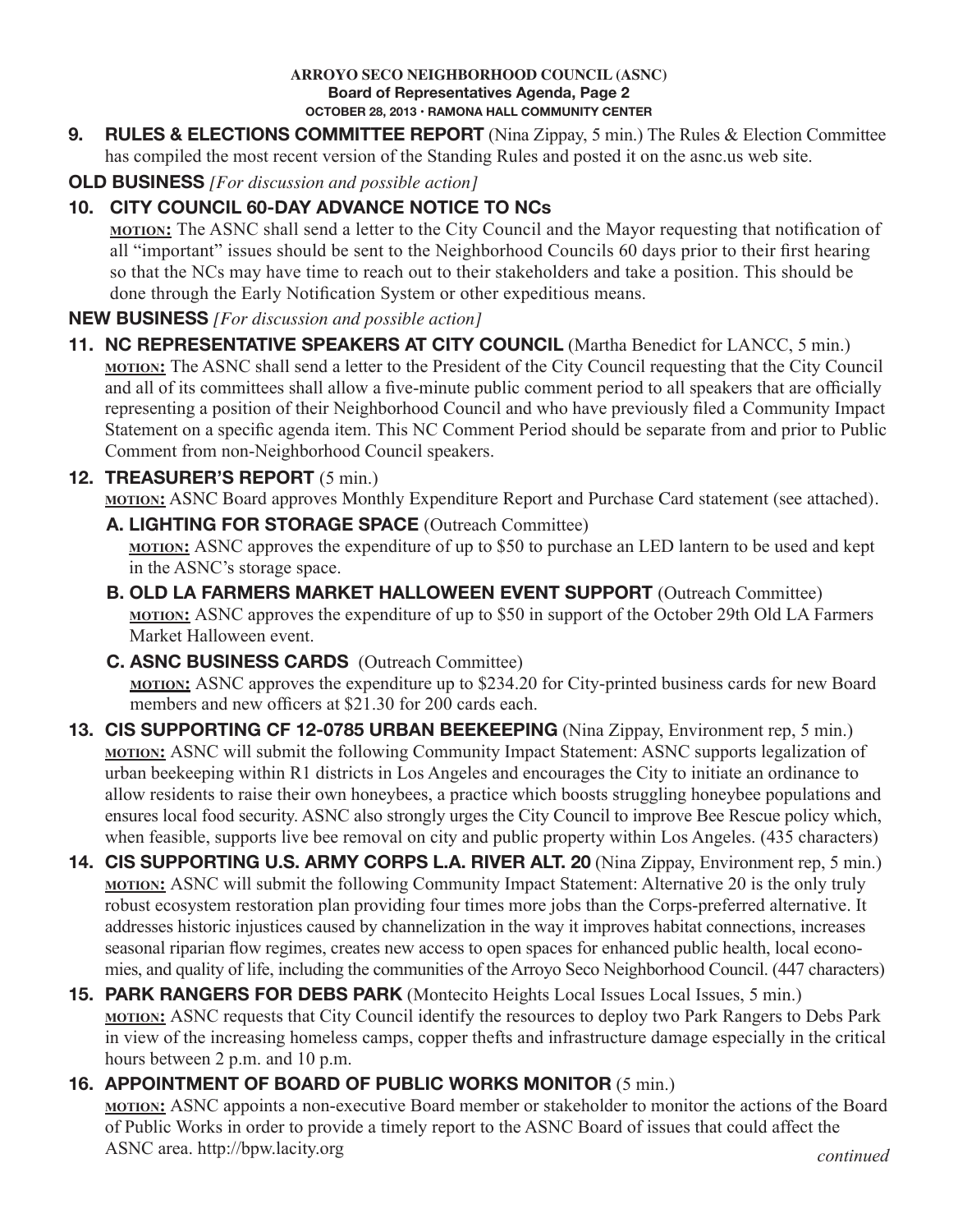## **17. APPOINTMENT OF CITY COUNCIL MONITOR** (5 min.)

**motion:** ASNC appoints a non-executive Board member to monitor City Council motions in order to provide a timely report to the ASNC Board of issues that could affect the ASNC area.

**18. AD HOC ELECTION COMMITTEE'S STIPULATION WORKSHEET** (Martha Benedict, 5 min.) **motion:** The ASNC Board approves the recommendations of the Ad Hoc Election Committee on the Elections Procedures Stipulation Worksheet.

### **19. ASNC OFFICER SELECTIONS** (Martha Benedict, 10 min.) **motion:** In view of the completion of the one year term, selections for the executive officers President, Vice President, Secretary, Treasurer and Registrar will be held.

### **20. SELECTION TO FILL MONTEREY HILLS REPRESENTATIVE VACANCY** (5 min.) **Boris Kzorin** - I moved to Monterey Hills in 2010, since after thirty years of happy marriage my sole friend and late wife was found qualified for her next life mission. I liked the beautiful environment at Arroyo Seco from first look, as I am able to see its daily wonders. I'm father of two adult sons specializing in entertainment industry. I am building engineer turned to be a legal professional, holding associate membership at LAPA. I became a Fellow American earlier this year. I see this open position a good opportunity for my civil service. This is my volunteer's call. In respect to public policy I'm established by HOA renter. There is a lot of work with a quality of a life issues within my geographic federation. People want better understanding and advocating, as well as stopping invasion in their privacy from the side of managing companies. Within my struggles to get a new language, keeping heritage and targeting a platform of better understanding between cultures, I developed a hobby of doing Russian-English Singing Translations. So I am looking forward for your consideration and approval to put my energy and a fresh look to work for our future together.

- **21. BOARD MEMBER COMMENTS** (5 min.) Board members' own activities or brief announcements. Introduce new issues for consideration at the next board meeting. *[Items only - no discussion]*
- **22. ADJOURNMENT** The next meeting of the board is Monday, November 25, 2013 at Ramona Hall.

The public is requested to fill out a "Speaker Card" to address the Board on any item of the agenda prior to the Board taking action on an item. Comments on Agenda items will be heard only when the respective item is being considered. Comments from the public on other matters not appearing on the Agenda that is within the Board's subject matter jurisdiction will be heard during the Public Comment period. Public comment is limited to 2 minutes per speaker, unless waived or adjusted in the interest of fairness, by the presiding officer of the Board.

The agenda is posted for public review at Mount Washington Elementary School Bulletin Board (3981 San Rafael Ave., 90065), Superior Grocers (133 W. Ave. 45, 90065), Ramona Hall Community Center (4580 N. Figueroa St., 90065) Audubon Center (4700 Griffin., 90031); Fresco Market (5926 Monterey Rd., 90042), as well as the ASNC's official Website at www.ASNC.us, and distributed via the ASNCAlert Yahoo Group (opt-in E-mail listserv). As a covered entity under Title II of the Americans with

Disabilities Act, the City of Los Angeles does not discriminate on the basis of disability and upon request, will provide reasonable accommodation to ensure equal access to its programs, services, and activities. Sign language interpreters, assistive listening devices, or other auxiliary aids and/or services may be provided upon request. To ensure availability of services, please make your request at least 3 business days prior to the meeting you wish to attend by contacting the Department of Neighborhood Empowerment (ASNC Project Coordinator), at (213) 978-1551.

**In compliance with Government Code section 54957.5**, non-exempt writings that are distributed to a majority or all members the Board of Representatives in advance of a meeting may be viewed at the neighborhood council Website by clicking on/visiting the link at the top of the agenda, or at the scheduled meeting. **Process for Reconsideration:** The Board may reconsider and amend its actions on items listed on the agenda in accordance with Robert's Rules of Order.



**ARROYO SECO NEIGHBORHOOD COUNCIL (ASNC) Post Office Box 42254, Los Angeles, CA 90042 Message phone (323) 418-ASNC www.asnc.us**



Funding requests: Unless otherwise stated in the approved motion, any funds appropriated for community projects as a result of this meeting's actions: (1) will be drawn from the 2013-14 ASNC budget; and, (2) under ASNC standing rules, expenditure of any such funds must begin WITHIN SIX MONTHS OF APPROVAL BY THE BOARD, or the appropriation will automatically lapse.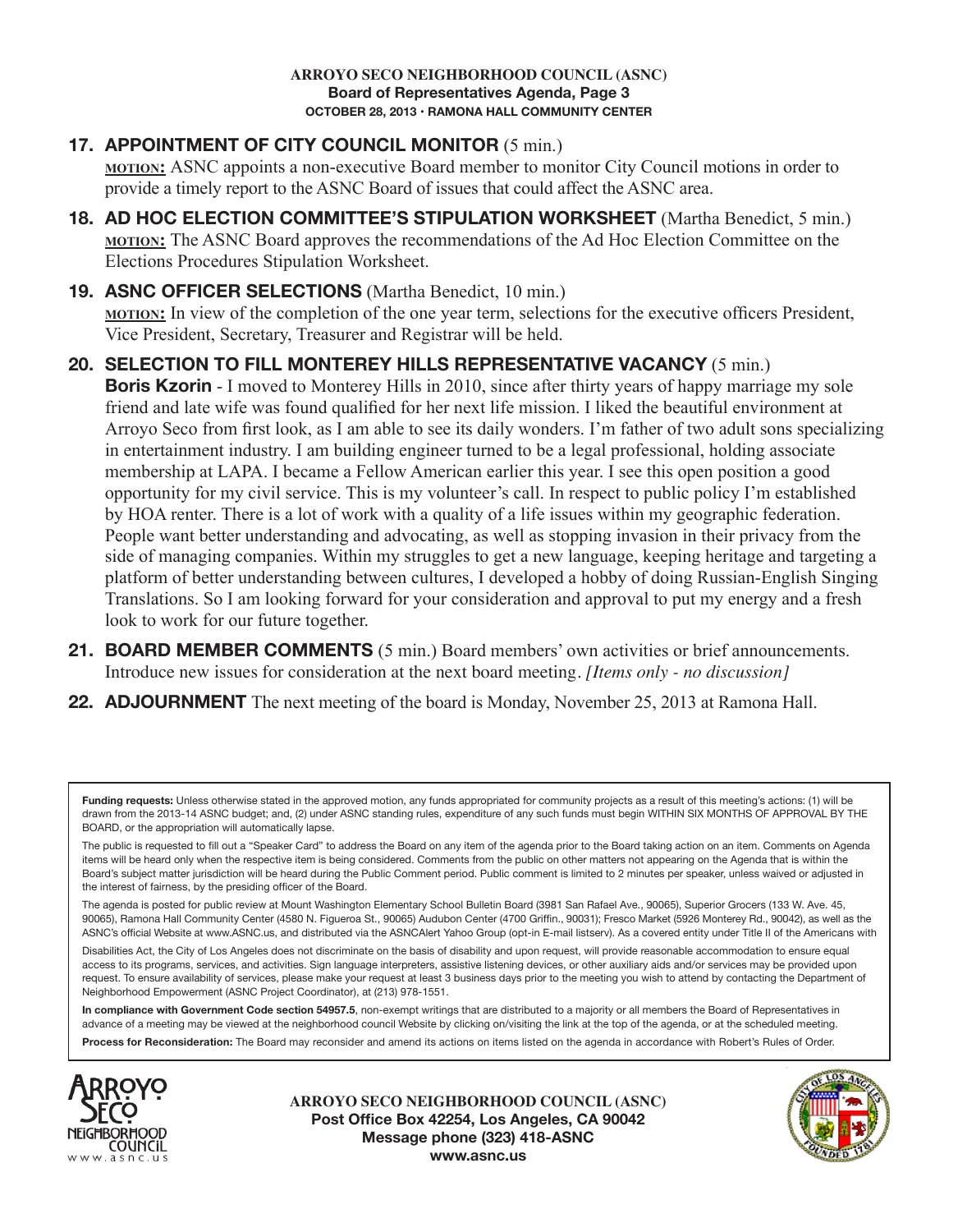#### **Election Procedures Stipulation Worksheet**

**EIECTION PROCEDURES STIPULATION WORKSHEET**<br>The following information provides the primary elements for this Neighborhood Council (NC) election and<br>is taken from the NC's Bylaws and 2012 Election Procedures. This workshee

|                                             | Neighborhood Council *                     |                                                                           |                                                                                                                                                                                                                                                                                                                          |
|---------------------------------------------|--------------------------------------------|---------------------------------------------------------------------------|--------------------------------------------------------------------------------------------------------------------------------------------------------------------------------------------------------------------------------------------------------------------------------------------------------------------------|
| <u>(Arroyo Seco</u>                         |                                            | $\div$                                                                    |                                                                                                                                                                                                                                                                                                                          |
| Region *                                    |                                            | <b>Region 8</b><br>÷)                                                     |                                                                                                                                                                                                                                                                                                                          |
| <b>Election Time:</b>                       |                                            |                                                                           |                                                                                                                                                                                                                                                                                                                          |
|                                             |                                            |                                                                           | Please provide a four (4) hour window between the hours of 9:00 a.m. to 8:00 p.m. for the Department<br>to hold the elections. A six (6) hour window is available by request. Default will be 10:00 a.m. to 2:00<br>p.m. on Saturday or Sunday and 4:00 p.m. to 8:00 p.m. from Monday through Friday.                    |
| Election Duration *                         |                                            | 4 Hours<br>6 Hours                                                        |                                                                                                                                                                                                                                                                                                                          |
|                                             |                                            | <b>X</b><br>Other                                                         |                                                                                                                                                                                                                                                                                                                          |
| Start Time *<br>(10:<br>÷<br>Hour           | $(00 \div 1)$<br>$AM \div$<br>Minutes      | End Time *<br>$\div$<br>$(00*)$ (PM $\div$ )<br>4<br>÷<br>Hour<br>Minutes | Saturday April 26, 2014                                                                                                                                                                                                                                                                                                  |
|                                             | <b>Election Location:</b>                  |                                                                           |                                                                                                                                                                                                                                                                                                                          |
|                                             |                                            | Default will be the Department's selection.                               | Polling Place must be within the NC's boundaries, comply with the Americans with Disabilities Act, have<br>adequate parking, and be available on the Election Day two hours before and after the election time<br>window. The NC must confirm the location availability. Location fee maximum paid by Department: \$200. |
| Address *                                   |                                            |                                                                           |                                                                                                                                                                                                                                                                                                                          |
| Street Address                              |                                            | 4580 North Figueroa Street                                                |                                                                                                                                                                                                                                                                                                                          |
|                                             |                                            |                                                                           |                                                                                                                                                                                                                                                                                                                          |
| Street Address Line 2<br><b>Los Angeles</b> |                                            |                                                                           |                                                                                                                                                                                                                                                                                                                          |
| City                                        |                                            | State / Province                                                          |                                                                                                                                                                                                                                                                                                                          |
| 90065<br>Postal / Zip Code                  |                                            |                                                                           |                                                                                                                                                                                                                                                                                                                          |
| Location Phone *                            |                                            | 276-3021<br>Area Code Phone Number                                        |                                                                                                                                                                                                                                                                                                                          |
| <b>Rick</b><br>First Name Last Name         | LocationContact Person *<br><b>Swanson</b> | Contact Person's Email<br>rick.swanson.lacity.org                         | Contact Person's Phone<br>$323 -$<br>276-3021<br>Area Code Phone Number                                                                                                                                                                                                                                                  |
| Backup Location                             |                                            |                                                                           |                                                                                                                                                                                                                                                                                                                          |
|                                             | <b>4545 Homer Street</b>                   |                                                                           |                                                                                                                                                                                                                                                                                                                          |
| Street Address Line 2                       |                                            |                                                                           |                                                                                                                                                                                                                                                                                                                          |
| <b>Los Angeles</b><br>City                  |                                            | State / Province                                                          |                                                                                                                                                                                                                                                                                                                          |
| 90031<br>ostal / Zip Code                   |                                            | Please Select<br>÷۱<br>Country                                            |                                                                                                                                                                                                                                                                                                                          |
| Location Phone                              |                                            | 213 - 485-5148<br>Area Code Phone Number                                  |                                                                                                                                                                                                                                                                                                                          |
|                                             | Location Contact Person                    | Contact Person's Email                                                    | Contact Person's Phone                                                                                                                                                                                                                                                                                                   |
| First Name Last Name                        | <b>Christina Conyers</b>                   | christina.conyers.lacity.org                                              | 213<br>485-5148<br>Area Code Phone Number                                                                                                                                                                                                                                                                                |